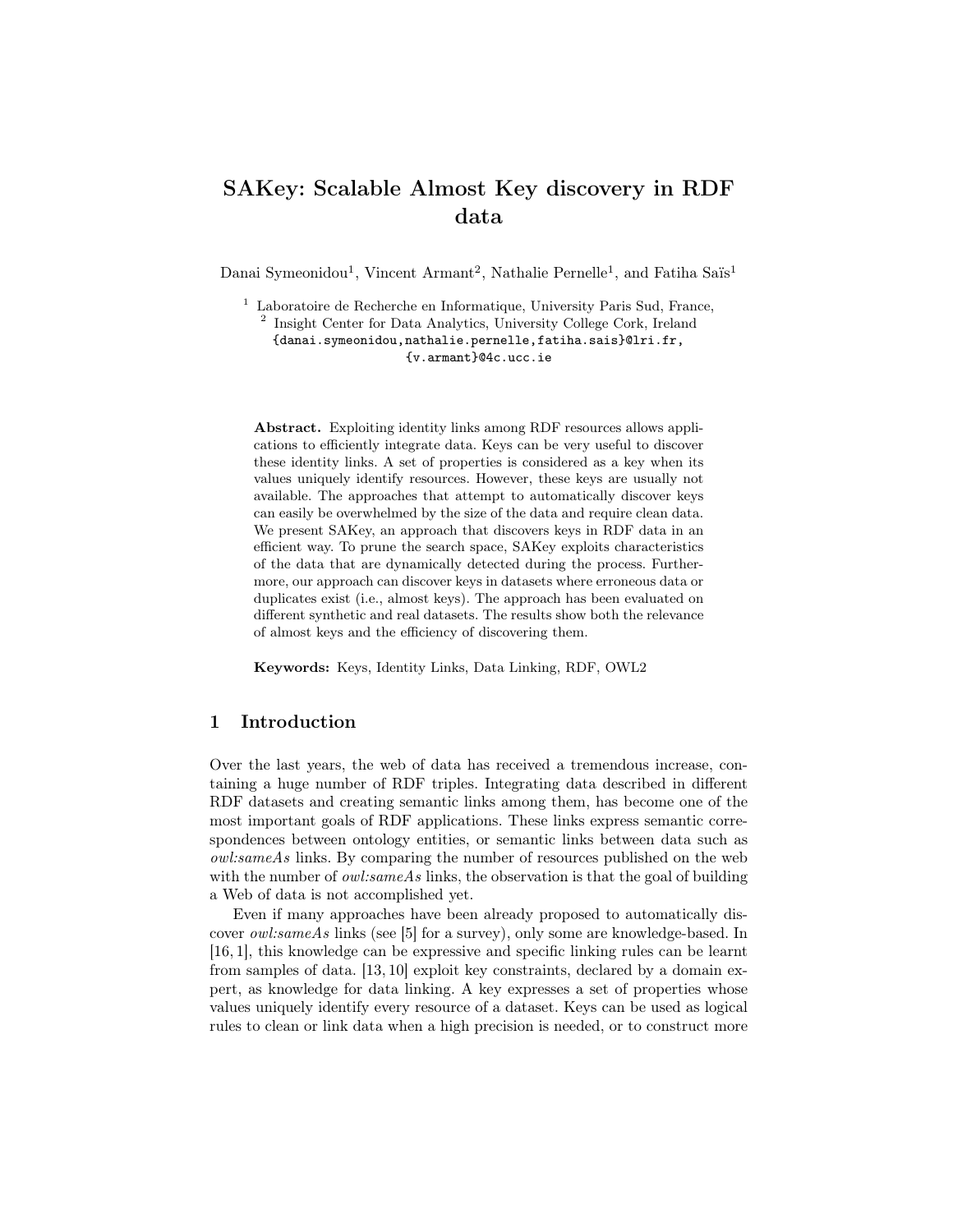complex similarity functions [13, 7, 16]. Nevertheless, in most of the datasets published on the Web, the keys are not available and it can be difficult, even for an expert, to determine them.

Key discovery approaches have been proposed recently in the setting of the Semantic Web [3, 11]. [3] discovers pseudo keys, keys that do not follow the OWL2 semantics [12] of a key. This type of keys appear to be useful when a local completeness of data is known. [11] discovers OWL2 keys in clean data, when no errors or duplicates exist. However, this approach cannot handle the huge amount of data found on the web.

Data published on the web are usually created automatically, thus may contain erroneous information or duplicates. When these data are exploited to discover keys, relevant keys can be lost. For example, let us consider a "dirty" dataset where two different people share the same social security number (SSN). In this case, SSN will not be considered as a key, since there exist two people sharing the same SSN. Allowing some exceptions can prevent the system from losing keys. Furthermore, the number of keys discovered in a dataset can be few. Even if a set of properties is not a key, it can lead to generate many correct links. For example, in most of the cases the telephone number of a restaurant is a key. Nevertheless, there can be two different restaurants located in the same place sharing phone numbers. In this case, even if this property is not a key, it can be useful in the linking process.

In this paper we present SAKey, an approach that exploits RDF datasets to discover almost keys that follow the OWL2 semantics. An almost key represents a set of properties that is not a key due to few exceptions (i.e., resources that do not respect the key constraint). The set of almost keys is derived from the set of non keys found in the data. SAKey can scale on large datasets by applying a number of filtering and pruning techniques that reduce the requirements of time and space. More precisely, our contributions are as follows:

- 1. the use of a heuristic to discover keys in erroneous data
- 2. an algorithm for the efficient discovery of non keys
- 3. an algorithm for the efficient derivation of almost keys from non keys

The paper is organized as follows. Section 2 discusses the related works on key discovery and Section 3 presents the data and ontology model. Sections 4 and 5 are the main part of the paper, presenting almost keys and their discovery using SAKey. Section 6 presents our experiments before Section 7 concludes.

# 2 Related Work

The problem of discovering Functional Dependencies (FD) and keys has been intensively studied in the relational databases field. Key discovery problem can be viewed as a sub-problem of Functional Dependency discovery. Indeed, a FD states that the value of one attribute is uniquely determined by the values of some other attributes. To capture the inherent uncertainty, due to data heterogeneity and data incompleteness, some approaches discover approximate keys and FDs instead of exact keys and FDs only. In [17], the authors propose a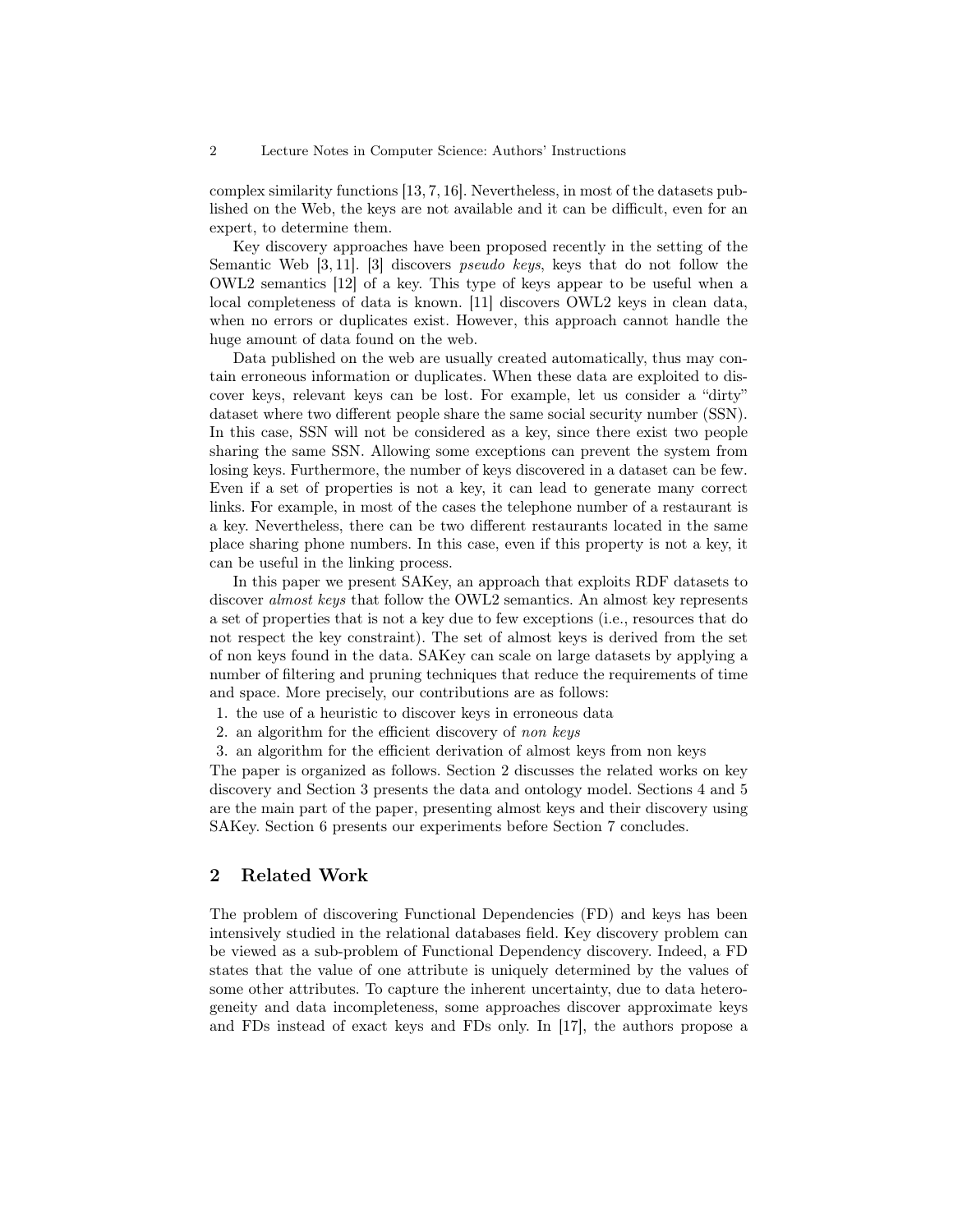way of retrieving non composite probabilistic FDs from a set of data sources. Two strategies are proposed: the first merges the data before discovering FDs, while the second merges the FDs obtained from each data source. TANE [8] discovers approximate FDs, i.e., FDs that almost hold. Each approximate FD is associated to an error measure which is the minimal fraction of tuples to remove for the FD to hold in the dataset. For the key discovery problem, in relational context, Gordian method [14] allows discovering exact composite keys from relational data represented in a prefix-tree. In order to avoid to scan all the data, the method discovers first the maximal non keys and use them to derive the minimal keys. In [6], the authors propose DUCC, a hybrid approach for the discovery of minimal keys that exploits both the monotonic characteristic of keys and the anti-monotonic characteristic of non keys to prune the search space. To improve the efficiency of the approach, DUCC uses parallelization techniques to test different sets of attributes simultaneously.

In the setting of Semantic Web where data can be incomplete and may contain multivalued properties, KD2R [11] aims to derive exact composite keys from a set of non keys discovered on RDF data sources. KD2R, extends [14] to be able to exploit ontologies and consider incomplete data and multivalued properties. Nevertheless, KD2R [11] that is able to discover composite OWL2 keys can be overwhelmed by large datasets and requires clean data. In [3], the authors have developed an approach based on TANE [8], to discover pseudo-keys (approximate keys) for which a set of few instances may have the same values for the properties of a key. The two approaches [11] and [3] differ on the semantics of the discovered keys in case of identity link computation. Indeed, the first considers the OWL2 [12] semantics, where in the case of multivalued properties, to infer an identity link between two instances, it suffices that these instances share at least one value for each property involved in the key, while in [3], the two instances have to share all the values for each property involved in the key, i.e., local completeness is assumed for all the properties (see [2] for a detailed comparison). In [15], to develop a data linking blocking method, discriminating data type properties (i.e., approximate keys) are discovered from a dataset. These properties are chosen using unsupervised learning techniques and keys of specific size are explored only if there is no smaller key with a high discriminative power. In more details, the aim in [15] is to find the best approximate keys to construct blocks of instances and not to discover the complete set of valid minimal keys that can be used to link data.

Considering the efficiency aspect, different strategies and heuristics can be used to optimize either time complexity or space complexity. In both relational or Semantic Web settings, approaches can exploit monotonicity property of keys and the anti-monotonicity property of non keys to optimize the data exploration.

## 3 Data Model

RDF (Resource Description Framework) is a data model proposed by W3C used to describe statements about web resources. These statements are usually rep-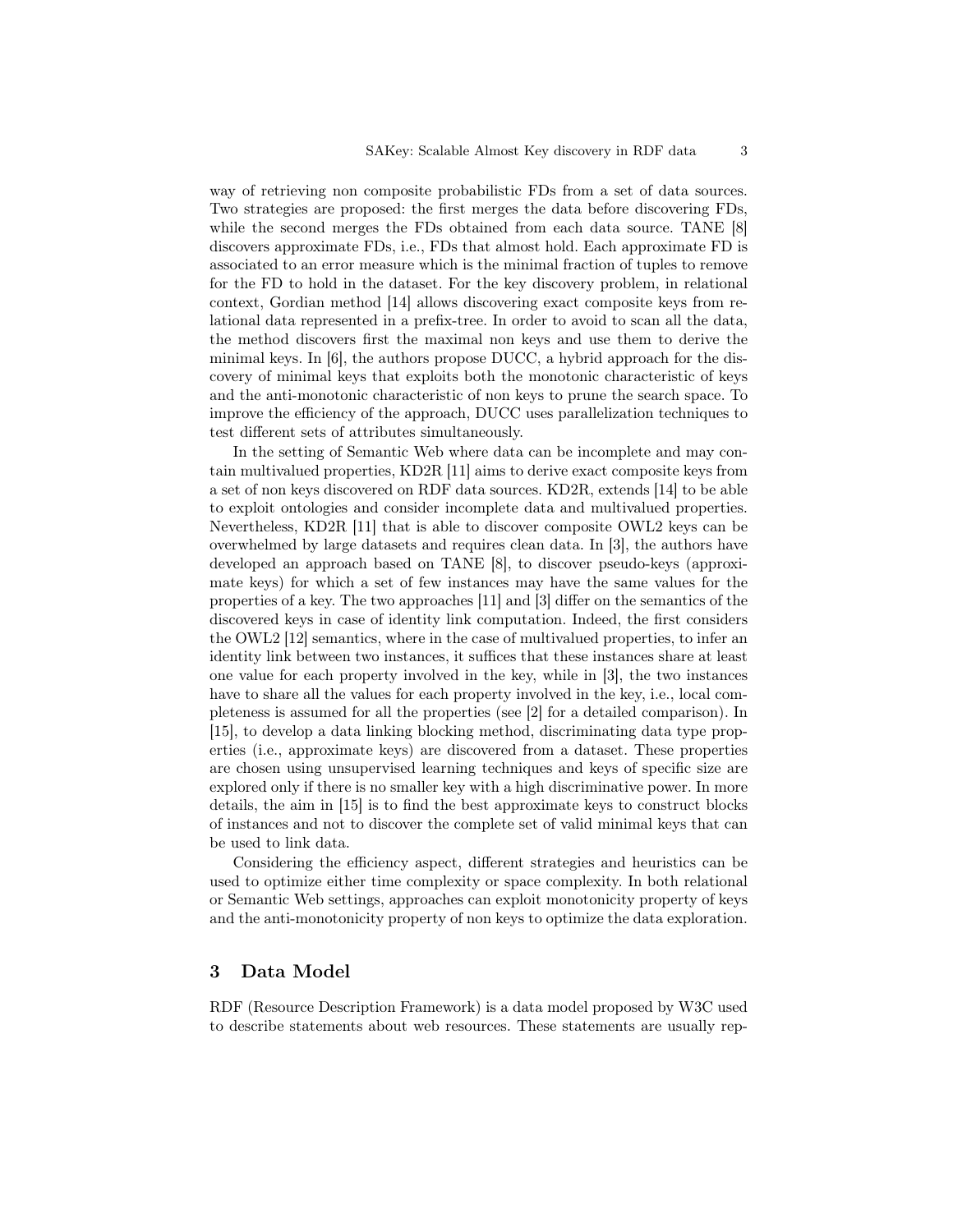resented as triples  $\langle subject, property, object \rangle$ . In this paper, we use a logical notation and represent a statement as *property(subject, object)*.

An RDF data source D can be associated to an ontology which represents the vocabulary that is used to describe the RDF resources. In our work, we consider RDF data sources that conform to OWL2 ontologies. The ontology O is presented as a tuple  $(C, \mathcal{P}, \mathcal{A})$  where C is a set of classes  $^3$ ,  $\mathcal{P}$  is a set of properties and A is a set of axioms.

In  $\text{OWL2}^4$ , it is possible to declare that a set of properties is a key for a given class. More precisely, has  $Key(CE(op_{1}, \ldots, op_{m})$   $(dp_{1}, \ldots, dp_{n})$  states that each instance of the class expression  $CE$  is uniquely identified by the object property expressions  $ope_i$  and the data property expressions  $\text{d}pe_i$ . This means that there is no couple of distinct instances of CE that share values for all the object property expressions  $ope_i$  and all the data type property expressions  $\text{d}pe_i$ <sup>5</sup>. The semantics of the construct *owl:hasKey* are defined in [12]. More formally,

$$
\forall X, \forall Y, \forall Z_1, \dots, Z_n, \forall T_1, \dots, T_m \land CE(X) \land CE(Y) \bigwedge_{i=1}^n (ope_i(X, Z_i) \land ope_i(Y, Z_i))
$$

$$
\bigwedge_{i=1}^m (dpe_i(X, T_i) \land dpe_i(Y, T_i)) \Rightarrow X = Y
$$

where  $CE(X)$  denotes that the X is an instance of the class expression CE. For example, we can express that the property expression  ${LastName, BirthDate}$  is a key for the class  $Person$  using  $owl: HasKey(Person (f) (LastName, BirthDate)).$ 

# 4 Preliminairies

#### 4.1 Keys with Exceptions

RDF datasets may contain erroneous data and duplicates. Thus, discovering keys in RDF datasets without taking into account these data characteristics may lead to lose keys. Furthermore, there exist sets of properties that even if they are not keys, due to a small number of shared values, can be useful for data linking or data cleaning. These sets of properties are particularly needed when a class has no keys.

In this paper, we define a new notion of keys with exceptions called  $n$ -almost keys. A set of properties is a *n*-almost key if there exist at most *n* instances that share values for this set of properties.

<sup>&</sup>lt;sup>3</sup>  $c(i)$  will be used to denote that *i* is an instance of the class *c* where  $c \in \mathcal{C}$ 

<sup>4</sup> http://www.w3.org/TR/owl2-overview

<sup>&</sup>lt;sup>5</sup> We consider only the class expressions that represent atomic OWL classes. An *object* property expression is either an object property or an inverse object property. The only allowed data type property expression is a data type property.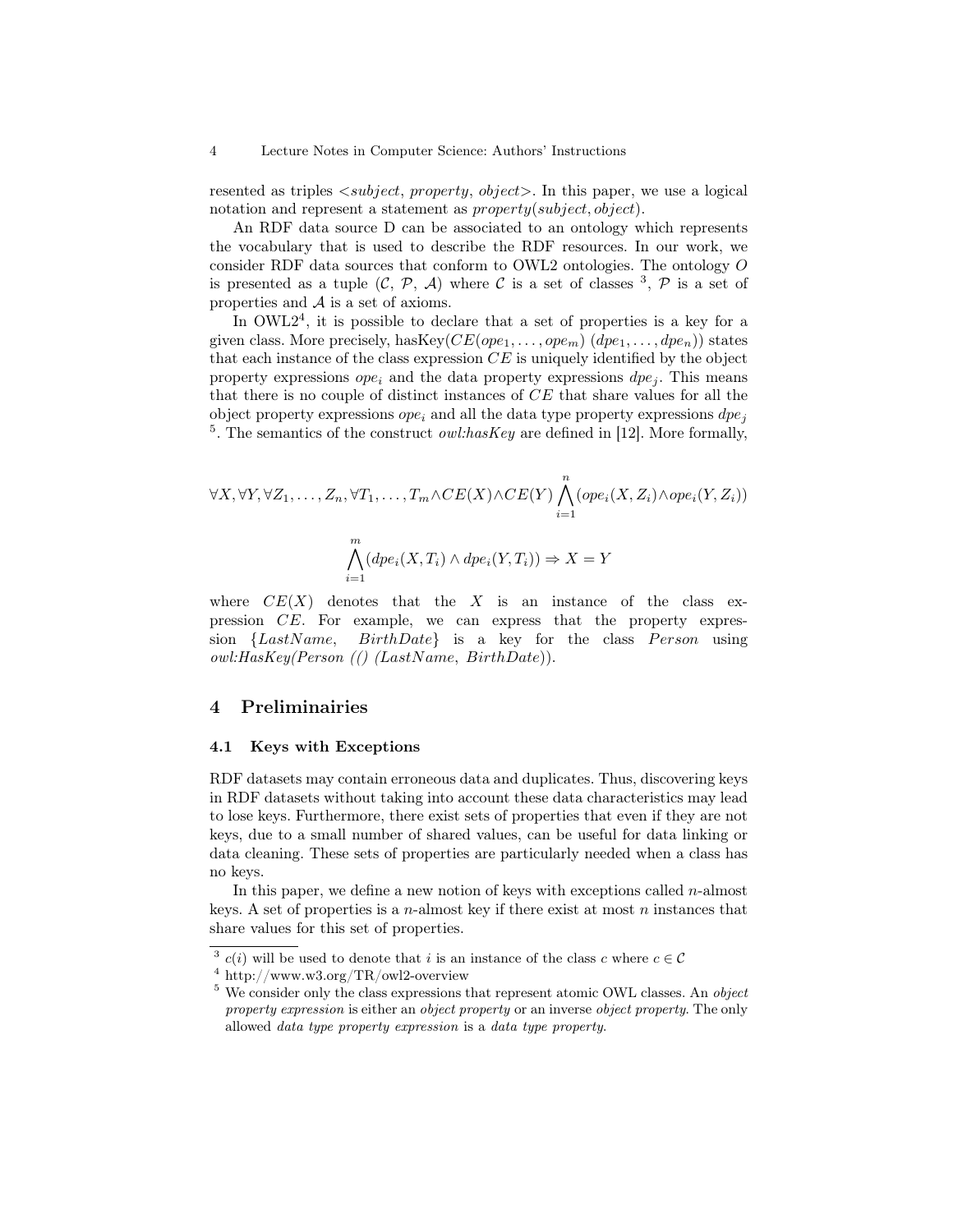To illustrate our approach, we now introduce an example. Fig. 1 contains descriptions of films. Each film can be described by its name, the release date, the language in which it was filmed, the actors and the directors involved.

| Dataset D1:                                                                                                  |
|--------------------------------------------------------------------------------------------------------------|
| $d1: Film(f1), d1: has Actor(f1," B.Pitt''), d1: has Actor(f1," J. Roberts''),$                              |
| $d1: director(f1," S.Soderberg h''), d1: releaseDate(f1," 3/4/01''), d1: name(f1," Ocean's 11''),$           |
| $d1: Film(f2), d1: has Actor(f2," G. Clooney''), d1: has Actor(f2," B. Pitt''),$                             |
| $d1: has Actor(f2," J. Roberts''), d1: director(f2," S. Soderberg h''), d1: director(f2," P. Greengrass''),$ |
| $d1: director(f2," R. Howard''), d1: releaseDate(f2," 2/5/04''), d1: name(f2," Ocean's 12'')$                |
| $d1: Film(f3), d1: has Actor(f3," G. Clooney''), d1: has Actor(f3," B. Pitt''')$                             |
| $d1: director(f3," S.Soderbergh''), d1: director(f3," P.Greengrass''), d1: director(f3," R.Howard''),$       |
| $d1: releaseDate(f3," 30/6/07''), d1: name(f3," Ocean's 13''),$                                              |
| $d1: Film(f4), d1: has Actor(f4," G. Clooney''), d1: has Actor(f4," N.Krause''),$                            |
| $d1: director(f4,'' A.Payne'), d1: releaseDate(f4,' '15/9/11''), d1: name(f4,'' The descendants''),$         |
| d1: language(f4,''analysis'')                                                                                |
| $d1: Film(f5), d1: has Actor(f5," F.Potente''), d1: director(f5," P.Green grass''),$                         |
| $d1: releaseDate(f5,''2002''), d1: name(f5,''The\ bounce\ Identity''), d1: language(f5,''english'')$         |
| $d1: Film(f6), d1: director(f6," R. Howard''), d1: releaseDate(f6," 2/5/04''),$                              |
| d1: name(f6,'' Ocean's twelve'')                                                                             |
|                                                                                                              |

#### Fig. 1: Example of RDF data

One can notice that the property  $d1:hasActor$  is not a key for the class  $Film$  since there exists at least one actor that plays in several films. Indeed, "G. Clooney" plays in films  $f2$ ,  $f3$  and  $f4$  while "M. Daemon" in  $f1$ ,  $f2$  and f3. Thus, there exist in total four films sharing actors. Considering each film that share actors with other films as an exception, there exist 4 exceptions for the property d1:hasActor. We consider the property d1:hasActor as a 4-almost key since it contains at most 4 exceptions.

Formally, the set of exceptions  $E_P$  corresponds to the set of instances that share values with at least one instance, for a given set of properties  $P$ .

**Definition 1.** (Exception set). Let c be a class  $(c \in C)$  and P be a set of properties  $(P \subseteq P)$ . The exception set  $E_P$  is defined as:

$$
E_P = \{ X \mid \exists Y (X \neq Y) \land c(X) \land c(Y) \land (\bigwedge_{p \in P} \exists Up(X, U) \land p(Y, U)) \}
$$

For example, in D1 of Fig. 1 we have:  $E_{\{d1:hasActor\}} = \{f1, f2, f3, f4\},\$  $E_{\{d1:hasActor, d1:director\}} = \{f1, f2, f3\}.$ 

Using the exception set  $E_P$  we give the following definition of a *n*-almost key.

**Definition 2.** (*n*-almost key). Let c be a class ( $c \in C$ ), P be a set of properties  $(P \subseteq P)$  and n an integer. P is a n-almost key for c if  $|E_P| \leq n$ .

This means that a set of properties is considered as a  $n$ -almost key, if there exists from 1 to  $n$  exceptions in the dataset. For example, in D1  ${d1:hasActor, d1:director}$  is a 3-almost key and also a *n*-almost key for each  $n \geq 3$ . By definition, if a set of properties P is a n-almost key, every superset of P is also a n-almost key. We are interested in discovering only minimal  $n$ almost keys, i.e., n-almost keys that do not contain subsets of properties that are n-almost keys for a fixed n.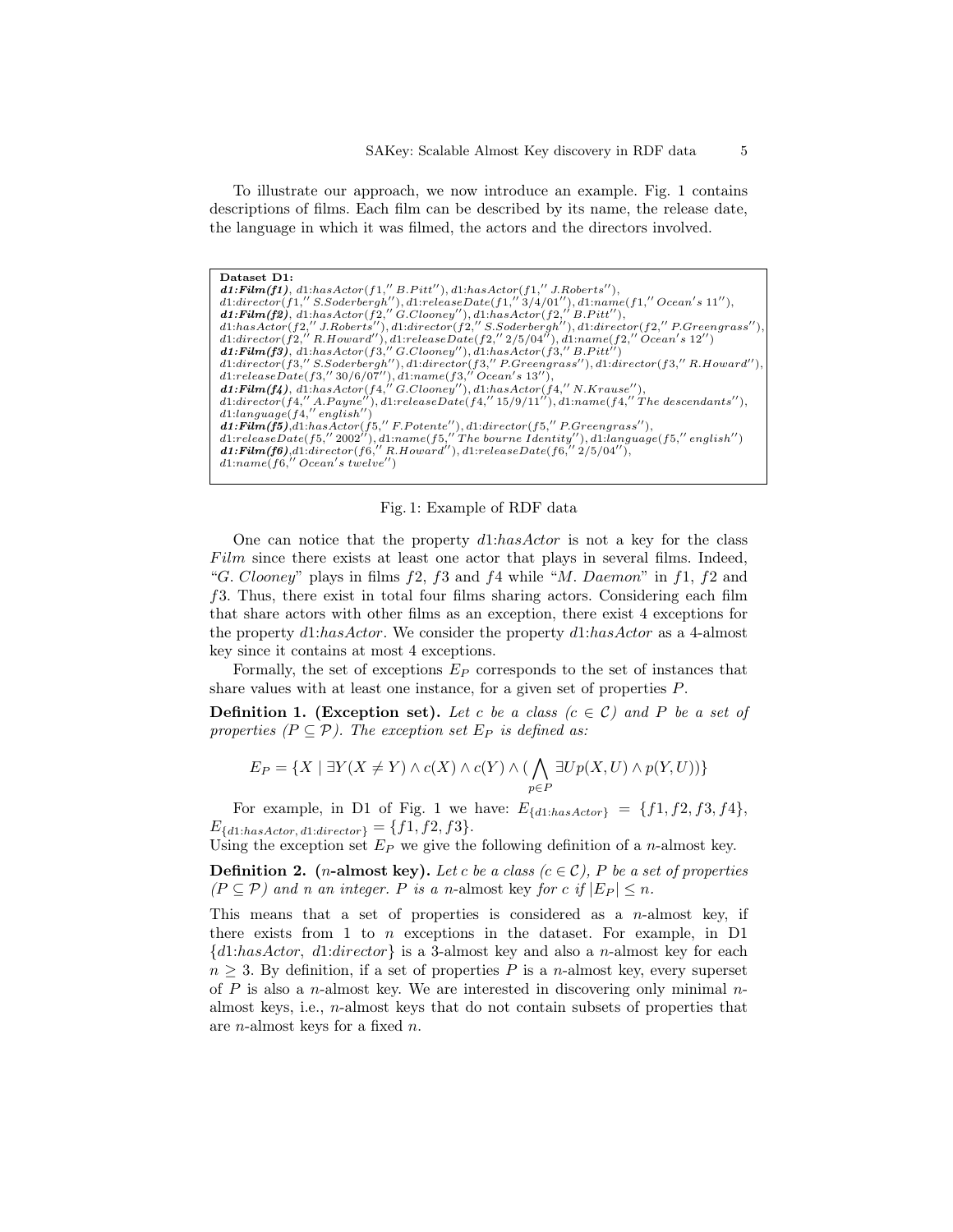#### 4.2 Discovery of n-almost Keys from n-non Keys

To check if a set of properties is a *n*-almost key for a class  $c$  in a dataset D, a naive approach would scan all the instances of a class  $c$  to verify if at most  $n$ instances share values for these properties. Even when a class is described by few properties, the number of candidate  $n$ -almost keys can be huge. For example, if we consider a class  $c$  that is described by 60 properties and we aim to discover all the n-almost keys that are composed of at most 5 properties, the number of candidate n-almost keys that should be checked will be more than 6 millions. An efficient way to obtain *n*-almost keys, as already proposed in [14, 11], is to discover first all the sets of properties that are not  $n$ -almost keys and use them to derive the n-almost keys. Indeed, to show that a set of properties is not a n-almost key, it is sufficient to find only  $(n+1)$  instances that share values for this set. We call the sets that are not *n*-almost keys, *n*-non keys.

**Definition 3.** (*n*-non key). Let c be a class  $(c \in \mathcal{C})$ , P be a set of properties  $(P \subseteq P)$  and n an integer. P is a n-non key for c if  $|E_P| \ge n$ .

For example, the set of properties  $\{d1:hasActor, d1:director\}$  is a 3-non key (i.e., there exist at least 3 films sharing actors and directors). Note that, every subset of  $P$  is also a n-non key since the dataset also contains  $n$  exceptions for this subset. We are interested in discovering only maximal  $n$ -non keys, i.e.,  $n$ -non keys that are not subsets of other  $n$ -non keys for a fixed  $n$ .

# 5 The SAKey Approach

The SAKey approach is composed of three main steps: (1) the preprocessing steps that allow avoiding useless computations (2) the discovery of maximal  $(n+1)$ -non keys (see Algorithm 1) and finally (3) the derivation of *n*-almost keys from the set of  $(n+1)$ -non keys (see Algorithm 2).

#### 5.1 Preprocessing Steps

Initially we represent the data in a structure called initial map. In this map, every set corresponds to a group of instances that share one value for a given property. Table 1 shows the initial map of the dataset D1 presented in Fig. 1. For example, the set  $\{f2, f3, f4\}$  of d1:has Actor represents the films that "G.Clooney" has played in.

| d1: has Actor | $\{\{f1, f2, f3\}, \{f2, f3, f4\}, \{f1, f2\}, \{f4\}, \{f5\}, \{f6\}\}\$ |
|---------------|---------------------------------------------------------------------------|
| d1: director  | $\{\{f1,f2,f3\},\{f2,f3,f5\},\{f2,f3,f6\},\{f4\}\}\$                      |
|               | d1:releaseDate { { $f1$ }, { $f2$ , $f6$ }, { $f3$ }, { $f4$ }, { $f5$ }} |
| d1: language  | $\{\{\{f4, f5\}\}\}\$                                                     |
| $d1$ :name    | $\{\{f1\}, \{f2\}, \{f3\}, \{f4\}, \{f5\}, \{f6\}\}\$                     |

Table 1: Initial map of D1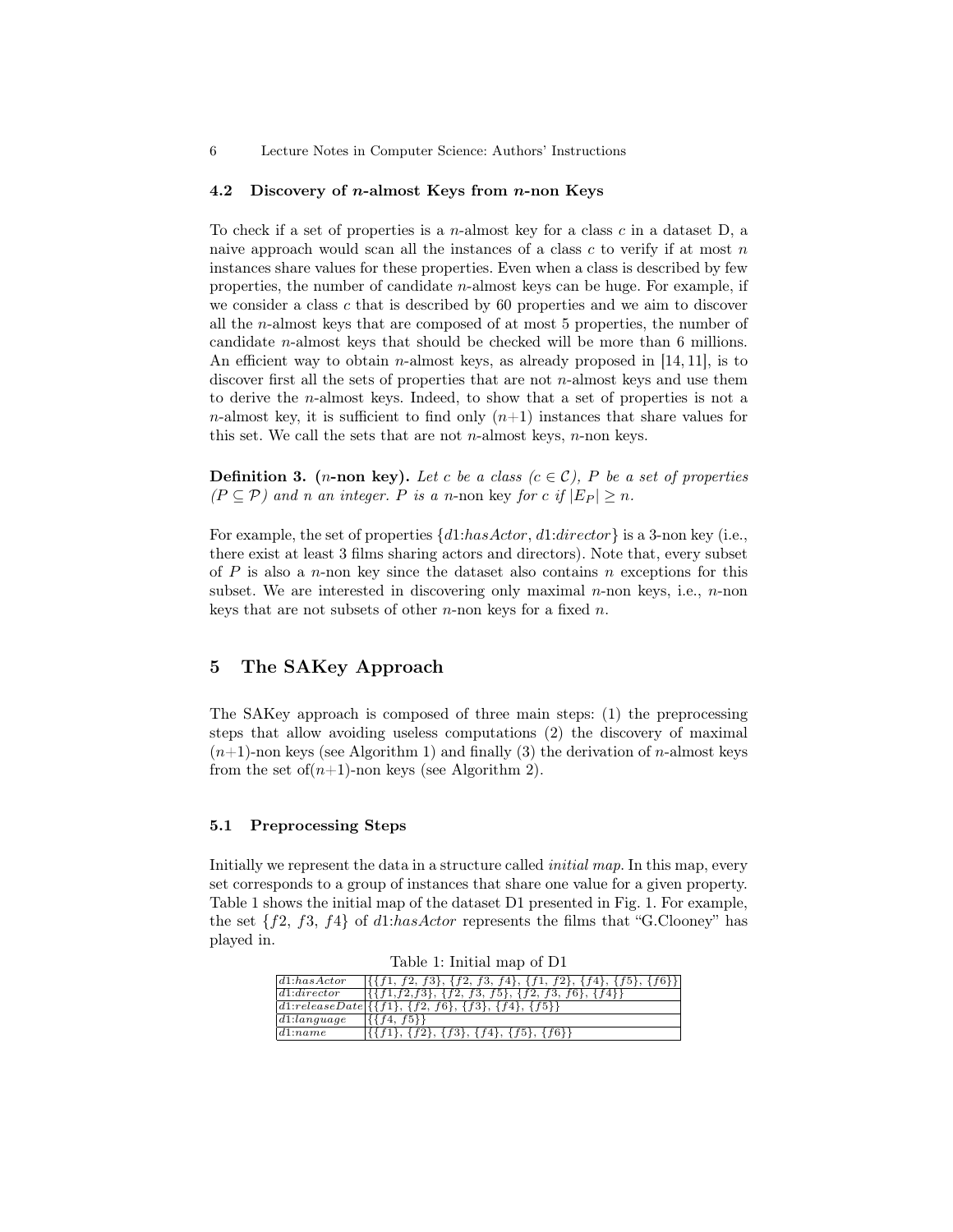Data Filtering. To improve the scalability of our approach, we introduce two techniques to filter the data of the initial map.

1. Singleton Sets Filtering. Sets of size 1 represent instances that do not share values with other instances for a given property. These sets cannot lead to the discovery of a  $n$ -non key, since  $n$ -non keys are based on instances that share values among them. Thus, only sets of instances with size bigger than 1 are kept. Such sets are called v-exception sets.

**Definition 4.** (v-exception set  $E_p^v$ ). A set of instances  $\{i_1, \ldots, i_k\}$  of the class c is a  $E_p^v$  for the property  $p \in \mathcal{P}$  and the value v iff  $\{p(i_1, v), \ldots, p(i_k, v)\} \subseteq$ D and  $|\{i_1, \ldots, i_k\}| > 1$ .

We denote by  $\mathfrak{E}_p$  the *collection* of all the v-exception sets of the property p.

$$
\mathfrak{E}_p = \{E_p^v\}
$$

For example, in D1, the set  $\{f1, f2, f3\}$  is a v-exception set of the property d1:director.

Given a property p, if all the sets of p are of size 1 (i.e.,  $\mathfrak{E}_p = \emptyset$ ), this property is a 1-almost key (key with no exceptions). Thus, singleton sets filtering allows the discovery of single keys (i.e., keys composed from only one property). In D1, we observe that the property  $d1$ :*name* is an 1-almost key.

2. v-exception Sets Filtering. Comparing the n-non keys that can be found by two v-exception sets  $E_p^{v_i}$  and  $E_p^{v_j}$ , where  $E_p^{v_i} \subseteq E_p^{v_j}$ , we can ensure that the set of *n*-non keys that can be found using  $E_p^{v_i}$ , can also be found using  $E_p^{v_j}$ . To compute all the maximal  $n$ -non keys of a dataset, only the maximal v-exception sets are necessary. Thus, all the non maximal v-exception sets are removed. For example, the v-exception set  $E_{d1:hasActor}^{sJ. \; Roberts''}$  {f1, f2} in the property d1:hasActor represents the set of films in which the actress "J. Roberts" has played. Since there exists another actor having participated in more than these two films (i.e., "B, Pitt" in films  $f1$ ,  $f2$  and  $f3$ ), the v-exception set  $\{f1, f2\}$  can be suppressed without affecting the discovery of  $n$ -non keys.

Table 2 presents the data after applying the two filtering techniques on the data of table 1. This structure is called final map.

Table 2: Final map of D1

| d1: has Actor                  | $\{\{f1, f2, f3\}, \{f2, f3, f4\}\}\$                            |
|--------------------------------|------------------------------------------------------------------|
| d1:director                    | $\vert \{ \{f1,f2,f3\}, \{f2, f3, f5\}, \{f2, f3, f6\} \} \vert$ |
| $d1: releaseDate \$ \{f2, f6\} |                                                                  |
| $d1:$ language                 | $\{\{f4, f5\}\}\$                                                |

Elimination of Irrelevant Sets of Properties. When the properties are numerous, the number of candidate  $n$ -non keys is huge. However, in some cases, some combinations of properties are irrelevant. For example, in the DBpedia dataset, the properties *depth* and *mountainRange* are never used to describe the same instances of the class NaturalPlace. Indeed, depth is used to describe natural places that are lakes while *mountainRange* natural places that are mountains. Therefore, depth and mountainRange cannot participate together in a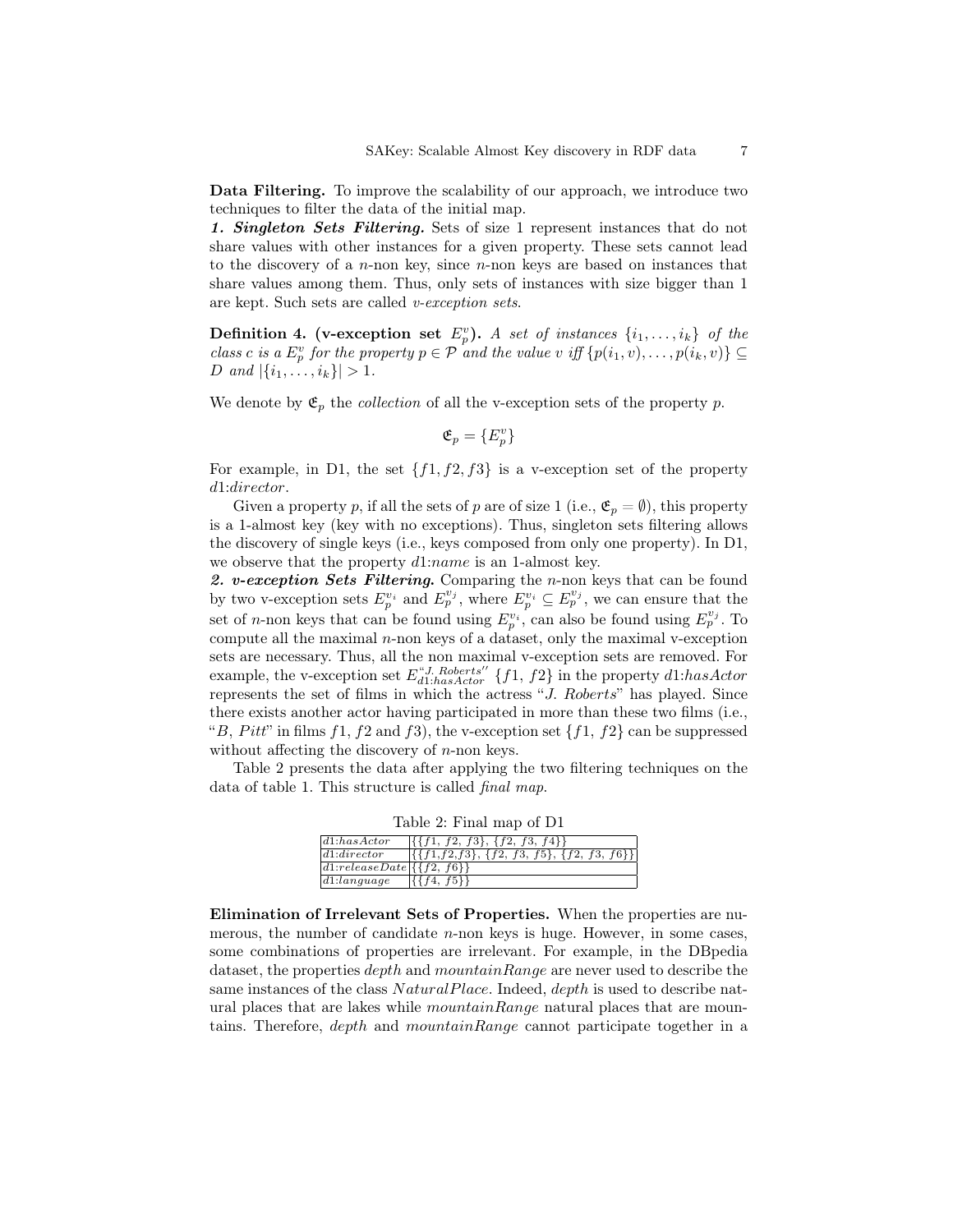$n$ -non key. In general, if two properties have less than n instances in common, these two properties will never participate together to a  $n$ -non key. We denote by potential n-non key a set of properties sharing two by two, at least n instances.

**Definition 5.** (Potential *n*-non key). A set of properties  $pnk_n = \{p_1, ..., p_m\}$ is a potential *n*-non key for a class c iff:

$$
\forall \{p_i, p_j\} \in (pnk_n \times pnk_n) \mid I(p_i) \cap I(p_j)| \ge n
$$

where  $I(p)$  is the set of instances that are subject of p.

To discover all the maximal  $n$ -non keys in a given dataset it suffices to find the n-non keys contained in the set of maximal potential n-non keys  $(PNK)$ . For this purpose, we build a graph where each node represents a property and each edge between two nodes denotes the existence of at least  $n$  shared instances between these properties. The maximal potential  $n$ -non keys correspond to the maximal cliques of this graph. The problem of finding all maximal cliques of a graph is NP-Complete [9]. Thus, we approximate the maximal cliques using a greedy algorithm inspired by the min-fill elimination order [4].

In D1,  $PNK = \{\{d1: has Actor, d1: director, d1: releaseDate\}, \{d1: language\}\}\$ corresponds to the set of maximal potential n-non keys when  $n=2$ . By construction, all the subsets of properties that are not included in these maximal potential  $n$ -non keys are not  $n$ -non keys.

#### 5.2 n-non key Discovery

We first present the basic principles of the  $n$ -non keys discovery. Then, we introduce the pruning techniques that are used by the  $nNonKeyfinder$  algorithm. Finally, we present the algorithm and give an illustrative example.

Basic Principles. Let us consider the property d1:hasActor. Since this property contains at least 3 exceptions, it is considered as a 3-non key. Intuitively the set of properties  $\{d1:hasActor, d1:director\}$  is a 3-non key iff there exist at least 3 distinct films, such that each of them share the same actor and director with another film. In our framework, the sets of films sharing the same actor is represented by the collection of v-exception sets  $\mathfrak{E}_{hasActor}$ , while the sets of films sharing the same director is represented by the collection of v-exception sets  $\mathfrak{E}_{\textit{directory}}$ . Intersecting each set of films of  $\mathfrak{E}_{\textit{hasAction}}$  with each set of films of  $\mathfrak{E}_{\text{directory}}$  builds a new collection in which each set of films has the same actor and the same director. More formally, we introduce the *intersect operator*  $\otimes$  that intersects collections of exception sets only keeping sets greater than one.

Definition 6. (Intersect operator  $\otimes$ ). Given two collections of v-exception sets  $\mathfrak{E}_p$  and  $\mathfrak{E}_{p'}$ , we define the intersect  $\otimes$  as follow:

$$
\mathfrak{E}_{p_i} \otimes \mathfrak{E}_{p_j} = \{ E_{p_i}^v \cap E_{p_j}^v \mid E_{p_i}^v \in \mathfrak{E}_{p_i}, E_{p_j}^v \in \mathfrak{E}_{p_j}, and \, |E_{p_i}^v \cap E_{p_j}^v| > 1 \}
$$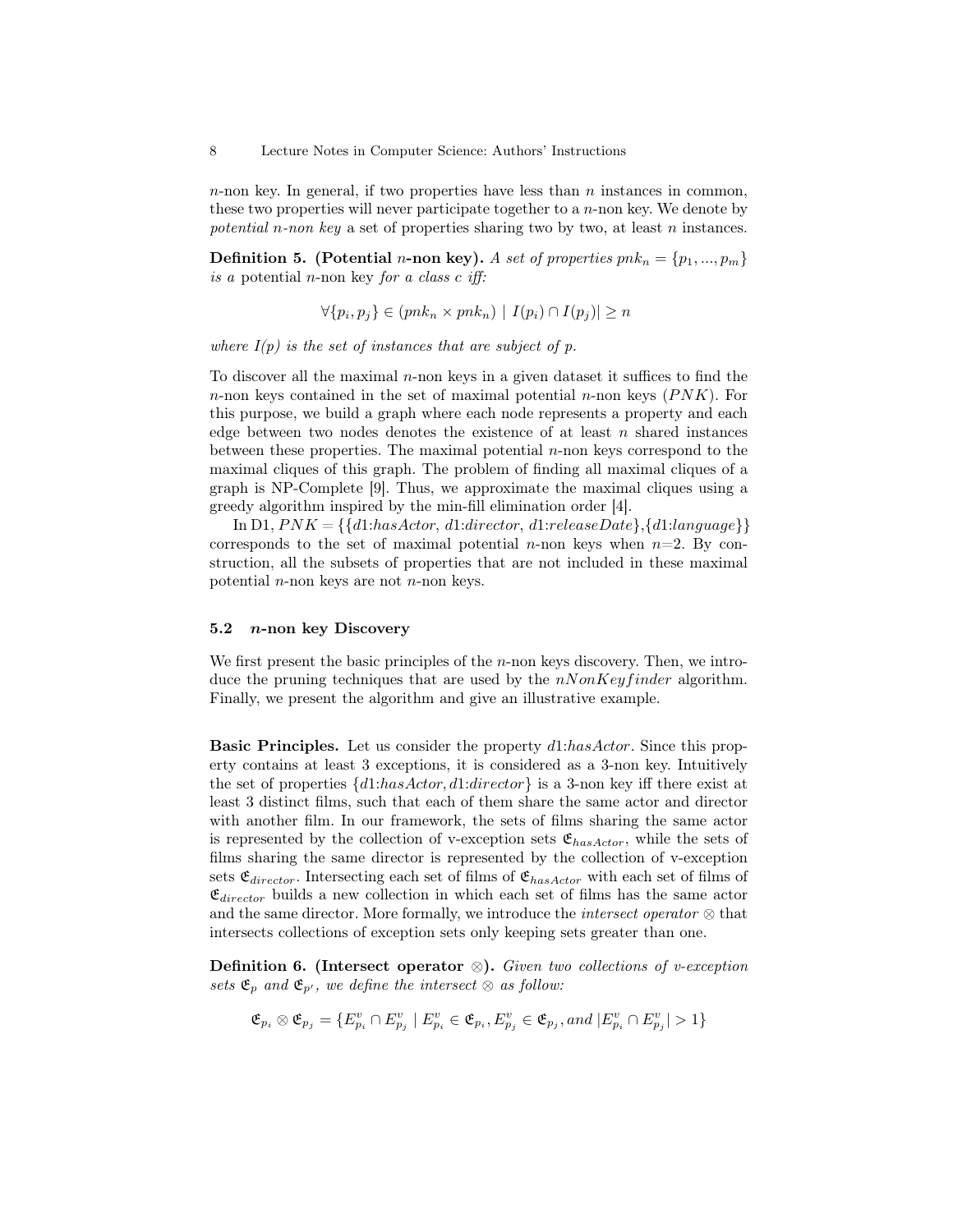Given a set properties  $P$ , the set of exceptions  $E_P$  can be computed by applying the intersect operator to all the collections  $\mathfrak{E}_p$  such that  $p \in P$ .

$$
E_P=\bigcup\nolimits_{p\in P} \mathfrak{E}_p
$$

For example for the set of properties  $P = \{d1: hasActor, d1:hasDirector\},\$  $\mathfrak{E}_P = \{\{f_1, f_2, f_3\}, \{f_2, f_3\}\}\$  while  $E_P = \{f_1, f_2, f_3\}$ 

Pruning Strategies. Computing the intersection of all the collections of vexception sets represents the worst case scenario of finding maximal  $n$ -non keys within a potential  $n$ -non key. We have defined several strategies to avoid useless computations. We illustrate the pruning strategies in the Fig. 2 where each level corresponds to the collection  $\mathfrak{E}_p$  of a property p and the edges express the intersections that should be computed in the worst case scenario. Thanks to the prunings, only the intersections appearing as highlighted edges are computed.



(a) Inclusion Pruning (b) Seen Intersection Pruning (c) example of nNonKeyFinder

Fig. 2: nNonKeyFinder prunings and execution

1. Antimonotonic Pruning. This strategy exploits the anti-monotonic characteristic of a n-non key, i.e., if a set of properties is a n-non key, all its subsets are by definition  $n$ -non keys. Thus, no subset of an already discovered  $n$ -non key will be explored.

2. Inclusion Pruning. In Fig. 2(a), the v-exception set of  $p_1$  is included in one of the v-exception sets of the property  $p_2$ . This means that the biggest intersection between  $p_1$  and  $p_2$  is  $\{i_3, i_4\}$ . Thus, the other intersections of these two properties will not be computed and only the subpath starting from the v-exception set  $\{i_3, i_4, i_5\}$  of  $p_2$  will be explored (bold edges in Fig. 2(a)). Given a set of properties  $P = \{p_1, \ldots, p_{j-1}, p_j, \ldots, p_n\}$ , when the intersection of  $p_1, \ldots, p_{j-1}$ is included in any v-exception set of  $p_i$  only this subpath is explored.

3. Seen Intersection Pruning. In Fig. 2(b), we observe that starting from the v-exception set of the property  $p_1$ , the intersection between  $\{i_2, i_3, i_4\}$  and  $\{i_1, i_2, i_3\}$  or  $\{i_2, i_3, i_5\}$  will be in both cases  $\{i_2, i_3\}$ . Thus, the discovery using the one or the other v-exception set of  $p_2$  will lead to the same *n*-almost keys. More generally, when a new intersection is included in an already computed intersection, this exploration stops.

nNonkeyFinder Algorithm. To discover the maximal n-non keys, the vexception sets of the final map are explored in a depth-first way. Since the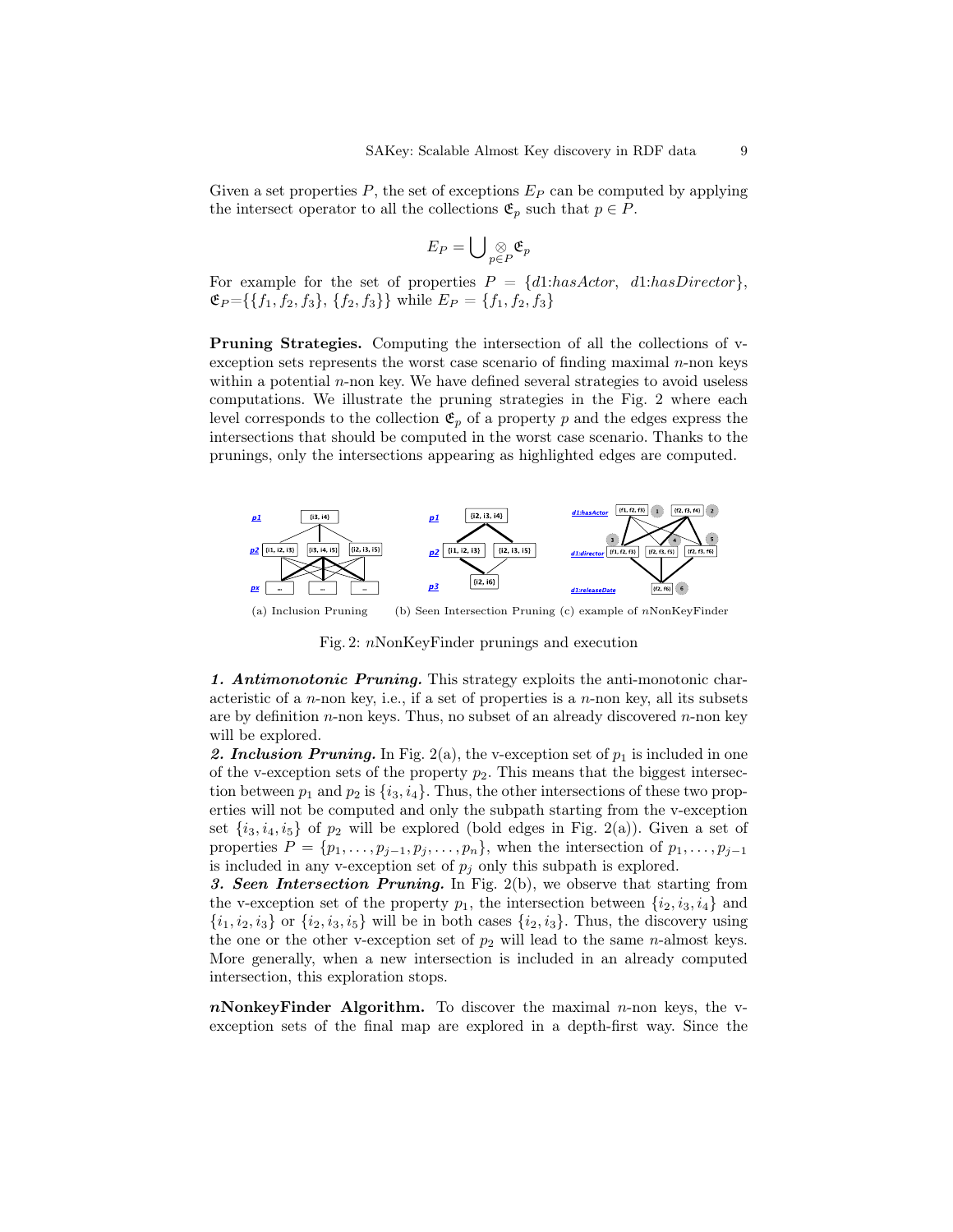condition for a set of properties P to be a n-non key is  $E_P \ge n$  the exploration stops as soon as *n* exceptions are found.

The algorithm takes as input a property  $p_i$ ,  $\textit{curl}$  at the current intersection,  $curNKey$  the set of already explored properties, seenInter the set of already computed intersections,  $nonKeySet$  the set of discovered n-non keys,  $E$  the set of exceptions  $E_P$  for each explored set of properties  $P$ , n the defined number of exceptions and  $PNK$  the set of maximal potential *n*-non keys.

The first call of  $n$ NonKeyFinder is:  $n$ NonKeyFinder $(p_i, I, \emptyset, \emptyset, \emptyset, \emptyset, n, PNK)$ where  $p_i$  is the first property that belongs to at least one potential *n*-non key and curInter the complete set of instances I. To ensure that a set of properties should be explored, the function unchecked NonKeys returns the potential nnon keys that (1) contain this set of properties and (2) are not included in an already discovered n-non key in the  $nonKeySet$ . If the result is not empty, this set of properties is explored. In Line 3, the Inclusion pruning is applied i.e., if the *curInter* is included in one of the v-exception sets of the property  $p_i$ , the selected  $\mathfrak{E}_p$  will contain only the *curInter*. Otherwise, all the v-exception sets of the property  $p_i$  are selected. For each selected v-exception set of the property  $p_i$ , all the maximal  $n$ -non keys using this v-exception set are discovered. To do so, the current intersection (curInter) is intersected with the selected v-exception sets of the property  $p_i$ . If the new intersection (*newInter*) is bigger than 1 and has not been seen before (Seen intersection pruning), then  $p_i \cup curNonKey$  is stored in  $nvNkey$ . The instances of new Inter are added in E for  $nvNkey$  using the update function. If the number of exceptions for a given set of properties is bigger than n, then this set is added to the  $nonKeySet$ . The algorithm is called with the next property  $p_{i+1}$  (Line 16). When the exploration of an intersection (newInter) is done, this intersection is added to SeenInter. Once, all the nnon keys for the property  $p_i$  have been found, nNonKeyFinder is called for the property  $p_{i+1}$  with *curInter* and *curNKey* (Line 19), forgetting the property  $p_i$  in order to explore all the possible combinations of properties.

Table 3 shows the execution of nNonKeyFinder for the example presented in the Fig. 2(c) where  $PNK = \{\{d1: has Actor, d1: director, d1: releaseDate\}\}\.$  We represent the properties in the Table 3 by  $p_1$ ,  $p_2$ ,  $p_3$  respectively.

### 5.3 Key Derivation

In this section we introduce the computation of minimal  $n$ -almost keys using maximal  $(n+1)$ -non keys. A set of properties is a *n*-almost key, if it is not equal or included to any maximal  $(n+1)$ -non key. Indeed, when all the  $(n+1)$ -non keys are discovered, all the sets not found as  $(n+1)$ -non keys will have at most n exceptions (n-almost keys).

Both [14] and [11] derive the set of keys by iterating two steps: (1) computing the Cartesian product of complement sets of the discovered non keys and (2) selecting only the minimal sets. Deriving keys using this algorithm is very time consuming when the number of properties is big. To avoid useless computations, we propose a new algorithm that derives fast minimal  $n$ -almost keys, called keyDerivation. In this algorithm, the properties are ordered by their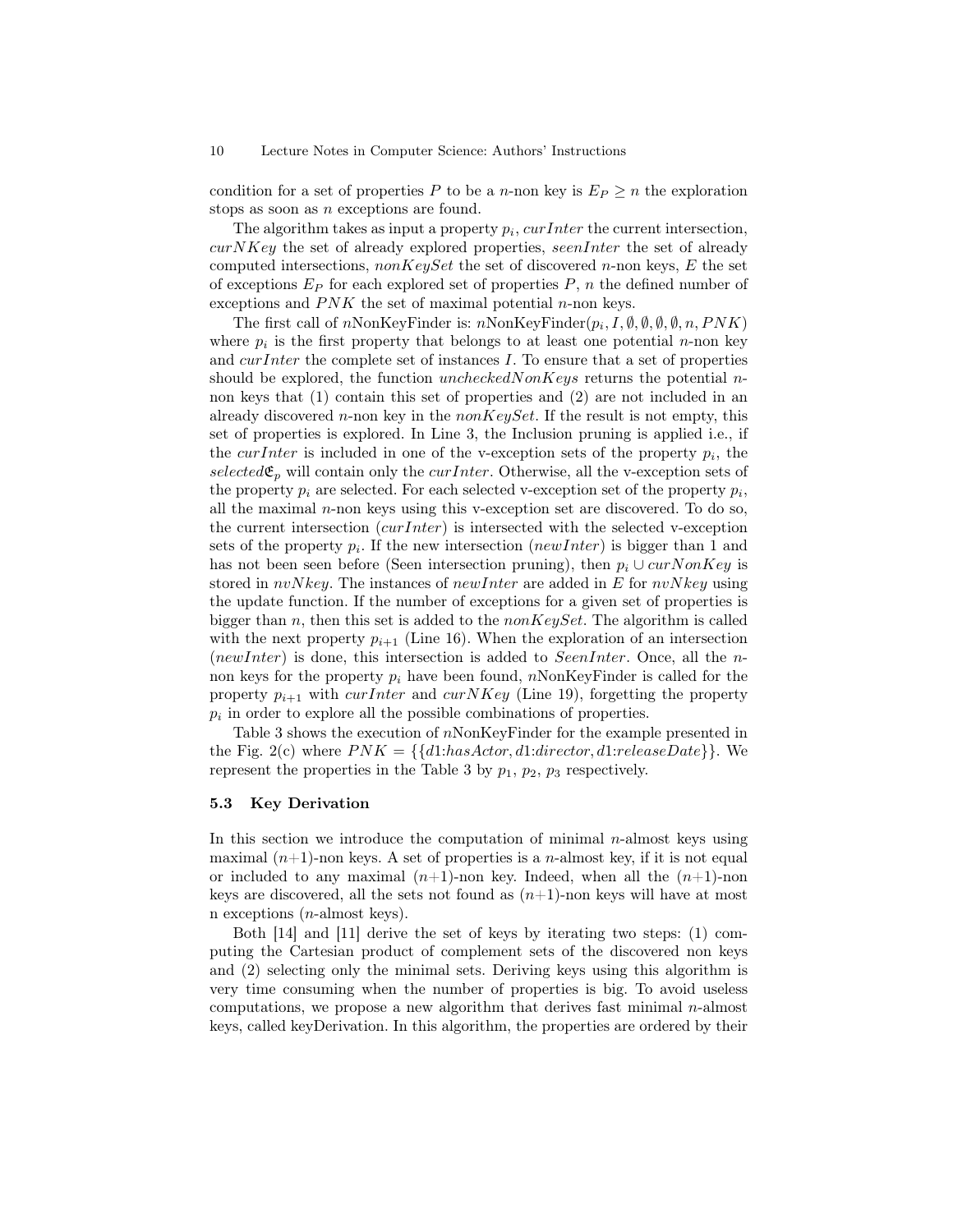Algorithm 1: nNonKeyFinder

|    | <b>Input</b> : $p_i, \text{curl}$ nter, $\text{curl}$ Key, seenInter, nonKeySet, E, n                                                                       |  |  |  |  |  |  |  |  |  |
|----|-------------------------------------------------------------------------------------------------------------------------------------------------------------|--|--|--|--|--|--|--|--|--|
|    | <b>Output:</b> $nonKeySet$ : set of the non keys                                                                                                            |  |  |  |  |  |  |  |  |  |
|    | 1 uncheckedNonKeys $\leftarrow$ unchecked $(\{pi\} \cup curNKey, nonKeySet, PNK)$                                                                           |  |  |  |  |  |  |  |  |  |
|    | <b>2 if</b> unchecked NonKeys $\neq \emptyset$ / PNK and Antimonotonic Pruning then                                                                         |  |  |  |  |  |  |  |  |  |
| 3  | <b>if</b> $\left(\text{curl}\text{ }n\text{ }t\text{ }e\subseteq E_{p_i}^v \text{ } s.t. E_{p_i}^v \in \mathfrak{E}_{p_i}\right) //$ Inclusion Pruning then |  |  |  |  |  |  |  |  |  |
| 4  | $selected \mathfrak{E}_{p_i} \leftarrow \{\{curInter\}\}\$                                                                                                  |  |  |  |  |  |  |  |  |  |
| 5  | else                                                                                                                                                        |  |  |  |  |  |  |  |  |  |
| 6  | $selected \mathfrak{E}_{p_i} \leftarrow \mathfrak{E}_{p_i}$                                                                                                 |  |  |  |  |  |  |  |  |  |
| 7  | for each $E_{p_i}^v \in selected \mathfrak{E}_{p_i}$ do                                                                                                     |  |  |  |  |  |  |  |  |  |
| 8  | $newInter \leftarrow E_{p_i}^v \cap curl\$ nter                                                                                                             |  |  |  |  |  |  |  |  |  |
| 9  | if ( $ newInter  > 1$ ) then                                                                                                                                |  |  |  |  |  |  |  |  |  |
| 10 | <b>if</b> $(newInter \nsubseteq k s.t. k \in seenInter) // Seen Intersection Pruning$                                                                       |  |  |  |  |  |  |  |  |  |
|    | then                                                                                                                                                        |  |  |  |  |  |  |  |  |  |
| 11 | $nvNKey \leftarrow \{p_i\} \cup curNKey$                                                                                                                    |  |  |  |  |  |  |  |  |  |
| 12 | update(E, nvNKey, newInter)                                                                                                                                 |  |  |  |  |  |  |  |  |  |
| 13 | if $( E_{nvNkey}  > n)$ then                                                                                                                                |  |  |  |  |  |  |  |  |  |
| 14 | $\lbrack \quad nonKeySet \leftarrow nonKeySet \cup \{nvNKey\}$                                                                                              |  |  |  |  |  |  |  |  |  |
| 15 | if $((i+1) < #$ properties) then                                                                                                                            |  |  |  |  |  |  |  |  |  |
| 16 | $n \textsc{NonKeyFinder}(p_{i+1}, newInter, nvNKey, seenInter, nonKeySet, E, n)$                                                                            |  |  |  |  |  |  |  |  |  |
| 17 | $seenInter \leftarrow seenInter \cup \{newInter\}$                                                                                                          |  |  |  |  |  |  |  |  |  |
|    | 18 if $((i+1) < #$ properties) then                                                                                                                         |  |  |  |  |  |  |  |  |  |
| 19 | $n$ NonKeyFinder $(p_{i+1}, \text{curl}$ nter, $\text{curl}$ Key, seenInter, nonKeySet, E, n)                                                               |  |  |  |  |  |  |  |  |  |
|    |                                                                                                                                                             |  |  |  |  |  |  |  |  |  |

frequencies in the complement sets. At each iteration, the most frequent property is selected and all the n-almost keys involving this property are discovered recursively. For each selected property  $p$ , we combine  $p$  with the properties of the selected complement sets that do not contain  $p$ . Indeed, only complement sets that do not contain this property can lead to the construction of minimal  $n$ -almost keys. When all the  $n$ -almost keys containing  $p$  are discovered, this property is eliminated from every complement set. When at least one complement set is empty, all the n-almost keys have been discovered. If every property has a different frequency in the complement sets, all the *n*-almost keys found are minimal n-almost keys. In the case where two properties have the same frequency, additional heuristics should be taken into account to avoid computations of non minimal  $n$ -almost keys.

Let us illustrate the key derivation algorithm throughout and example. Let  $\mathcal{P} = \{p_1, p_2, p_3, p_4, p_5\}$  be the set of properties and  $\{\{p_1, p_2, p_3\}, \{p_1, p_2, p_4\}, \{p_2, p_5\}, \{p_3, p_5\}\}\$  the set of maximal *n*-non keys. In this example, the complement sets of *n*-non keys are  $\{\{p_1, p_2, p_4\},\}$  $\{p_1, p_3, p_4\}, \{p_3, p_5\}, \{p_4, p_5\}\}.$  The properties of this example are explored in the following order:  $\{p_4, p_1, p_3, p_5, p_2\}$ . Starting from the most frequent property,  $p_4$ , we calculate all the *n*-almost keys containing this property. The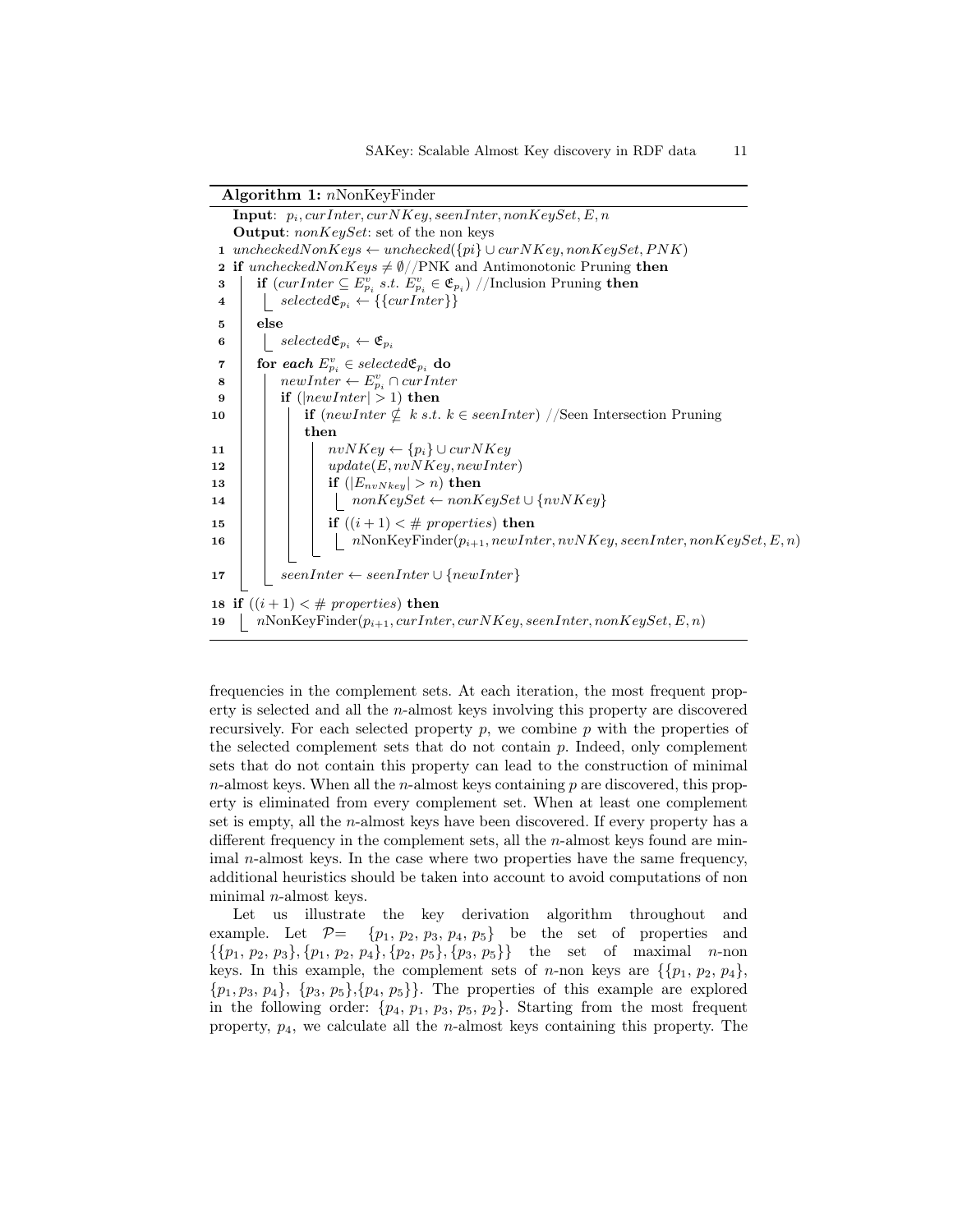| $p_i$          | $ selected\mathfrak{E}_p $ | $E_n^v$        | curInter             | $curN$ <sub>key</sub> | seenInter                | nonKeySet                   | E                                                                                   |
|----------------|----------------------------|----------------|----------------------|-----------------------|--------------------------|-----------------------------|-------------------------------------------------------------------------------------|
| p <sub>1</sub> | $\{1, 2\}$                 |                | $\{f1, \ldots, f6\}$ |                       |                          | $\{p_1\}$                   | $\{(p_1):(f_1,f_2,f_3)\}\$                                                          |
| $p_2$          | ${3}$                      | 3              | $\{f1, f2, f3\}$     | $\{p_1\}$             |                          |                             | $\{\{p_1\}, \{p_1, p_2\}\}\$ $\{ (p_1) : (f_1, f_2, f_3)$                           |
|                |                            |                |                      |                       |                          |                             | $(p_1, p_2) : (f_1, f_2, f_3)$                                                      |
| $p_3$          | ${6}$                      | 6              | $\{f1, f2, f3\}$     | $\{p_1,p_2\}$         |                          |                             | $\{\{p_1\}, \{p_1, p_2\}\}\$ $\{\{p_1\} : (f_1, f_2, f_3)\}$                        |
|                |                            |                |                      |                       |                          |                             | $(p_1, p_2) : (f_1, f_2, f_3)$                                                      |
| $p_3$          | ${6}$                      | 6              | $\{f1, f2, f3\}$     | $\{p_1\}$             |                          |                             | $\{\{f_1,f_2,f_3\}\}\$ $\{\{p_1\},\{p_1,p_2\}\}\$ $\{\{p_1\}: (f_1,f_2,f_3)$        |
|                |                            |                |                      |                       |                          |                             | $(p_1, p_2) : (f_1, f_2, f_3)$                                                      |
| p <sub>1</sub> | $\{1,2\}$                  | $\overline{2}$ | $\{f1, \ldots, f6\}$ |                       |                          |                             | $\{\{f_1, f_2, f_3\}\}\$ $\{\{p_1\}, \{p_1, p_2\}\}\$ $\{\{p_1\} : (f_1, f_2, f_3)$ |
|                |                            |                |                      |                       |                          |                             | $(p_1, p_2) : (f_1, f_2, f_3)$                                                      |
|                | $\cdots$                   | .              | .                    | .                     | $\cdots$                 | $\cdots$                    | $\cdots$                                                                            |
| $p_3$          | ${6}$                      | 6              | ${f_2, f_3, f_6}$    | $\{p_2\}$             | $\{\{f_1, f_2, f_3\}\}\$ | $\{\{p_1\}, \{p_1, p_2\},\$ | $\vert \{ (p_1) : (f_1, f_2, f_3) \}$                                               |
|                |                            |                |                      |                       | $\{f_2, f_3, f_4\}\}\$   | $\{p_2, p_3\}\}\$           | $(p_1, p_2) : (f_1, f_2, f_3)$                                                      |
|                |                            |                |                      |                       |                          |                             | $(p_2, p_3) : (f_2, f_6)$                                                           |

Table 3:  $n$ NonKeyFinder execution on the example of Fig.  $2(c)$ 

Algorithm 2: keyDerivation

Input: compSets: set of complement sets **Output:**  $KeySet: set of n-almost keys$ 1  $KeySet \leftarrow \emptyset$ 2 orderedProperties = getOrderedProperties(compSets) 3 for each  $p_i \in ordered Properties$  do 4 selectedCompSets  $\leftarrow$  selectSets(p<sub>i</sub>, compSets) 5 | if  $(selfedCompSets == \emptyset)$  then 6 | KeySet = KeySet ∪  $\{p_i\}$ 7 else 8 | KeySet = KeySet ∪ {p<sub>i</sub>×keyDerivation(selectedCompSets)} 9  $compsets = remove(compsets, p_i)$ 10 if  $(\exists set \in \textit{compSet} s.t. set == \emptyset)$  then  $11$  | break 12 return KeySet

selected complement set that does not contain this property is  $\{p_3, p_5\}$ . The property  $p_4$  is combined with every property of this set. The set of *n*-almost keys is now  $\{\{p_3, p_4\}, \{p_4, p_5\}\}\.$  The next property to be explored is  $p_1$ . The selected complement sets are  $\{p_5\}$  and  $\{p_3, p_5\}$ . To avoid the discovery of non-minimal n-almost keys, we order the properties of the selected complement sets, according to their frequency (i.e.,  $\{p_5, p_3\}$ ). To discover *n*-almost keys containing  $p_1$  and  $p_5$ , we only consider the selected complement sets that do not contain  $p_5$ . In this case, no complement set is selected and the key  $\{p_1, p_5\}$ is added to the *n*-almost keys.  $p_5$  is locally suppressed for  $p_1$ . Since there is an empty complement set, all the *n*-almost keys containing  $p_1$  are found and  $p_1$  is removed from the complement sets. Following these steps, the set of minimal *n*-almost keys in the end will be  $\{\{p_1, p_5\}, \{p_2, p_3, p_5\}, \{p_3, p_4\}, \{p_4, p_5\}\}.$ 

6 Experiments We evaluated SAKey using 3 groups of experiments. In the first group, we demonstrate the scalability of SAKey thanks to its filtering and pruning techniques. In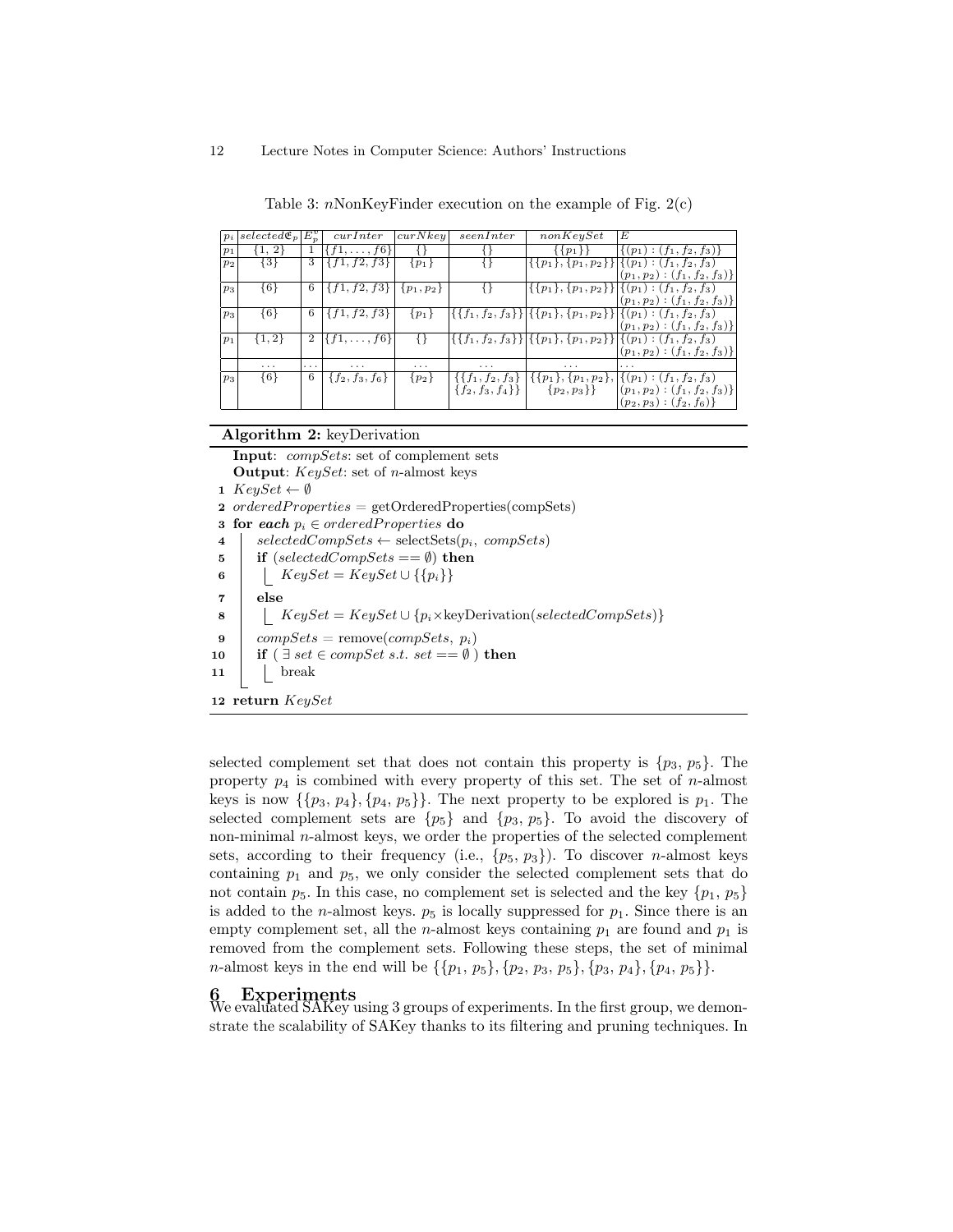the second group we compare SAKey with KD2R, the only approach that discovers composite OWL2 keys. The two approaches are compared in two steps. First, we compare the runtimes of their non key discovery algorithms and second, the runtimes of their key derivation algorithms. Finally, we show how  $n$ -almost keys can improve the quality of data linking. The experiments are executed on 3 different datasets, DBpedia<sup>6</sup>, YAGO<sup>7</sup> and OAEI  $2013^8$ .

The execution time of each experiment corresponds to the average time of 10 repetitions. In all experiments, the data are stored in a dictionary-encoded map, where each distinct string appearing in a triple is represented by an integer. The experiments have been executed on a single machine with 12GB RAM, processor 2x2.4Ghz, 6-Core Intel Xeon and runs Mac OS X 10.8.

### 6.1 Scalability of SAKey

SAKey has been executed in every class of DBpedia. Here, we present the scalability on the classes  $DB: Natural Place$ ,  $DB: BodyOfWater$  and  $DB: Lake$ of DB pedia (see Fig. 3(b) for more details) when  $n = 1$ . We first compare the size of data before and after the filtering steps (see Table 4), and then we run SAKey on the filtered data with and without applying the prunings (see Table 5).

Data Filtering Experiment. As shown in the Table 4, thanks to the filtering steps, the complete set of  $n$ -non keys can be discovered using only a part of the data. We observe that in all the three datasets more than 88% of the sets of instances of the initial map are filtered applying both the singleton filtering and the v-exception set filtering. Note that more than 50% of the properties are suppressed since they are single 1-almost keys (singleton filtering).

Table 4: Data filtering results on different DBpedia classes

| class             |        |                   |        |      | $\#$ Initial sets $\#$ Final sets $\#$ Singleton sets $\# E_{\alpha}^{\circ}$ filtered Suppressed Prop. |
|-------------------|--------|-------------------|--------|------|---------------------------------------------------------------------------------------------------------|
| DB: Lake          | 57964  | 4856(8.3%)        | 50807  | 2301 | 78 (54%)                                                                                                |
| DB: BodyOfWater   | 139944 | $ 14833(10.5\%) $ | 120949 | 4162 | $120(60\%)$                                                                                             |
| DB: Natural Place | 206323 | $22584(11\%)$     | 177278 | 6461 | 131 (60%)                                                                                               |

Prunings of SAKey. To validate the importance of our pruning techniques, we run  $nNonKeyFinder$  on different datasets with and without prunings. In Table 5, we show that the number of calls of  $nNonKeyFinder$  decreases significantly using the prunings. Indeed, in the class  $DB: Lake$  the number of calls decreases to half. Subsequently, the runtime of SAKey is significantly improved. For example, in the class  $DB: Natural Place$  the time decreases by 23%.

Table 5: Pruning results of SAKey on different DBpedia classes

|            | class                                                      |               | without prunings | with prunings |         |  |  |
|------------|------------------------------------------------------------|---------------|------------------|---------------|---------|--|--|
|            |                                                            | Calls Runtime |                  | CaIls         | Runtime |  |  |
|            | DB: Lake                                                   | 52337         | 13s              | 25289 (48%)   | 9s      |  |  |
|            | $ DB:BodyOfWater $ 443263   4min28s   153348 (34%)         |               |                  |               | 40s     |  |  |
| $6$ http:/ | /wiki.dbpedia.org/Downdads338 5min29s 257056 (20%) 1min15s |               |                  |               |         |  |  |

<sup>7</sup> http://www.mpi-inf.mpg.de/yago-naga/yago/downloads.html

<sup>8</sup> http://oaei.ontologymatching.org/2013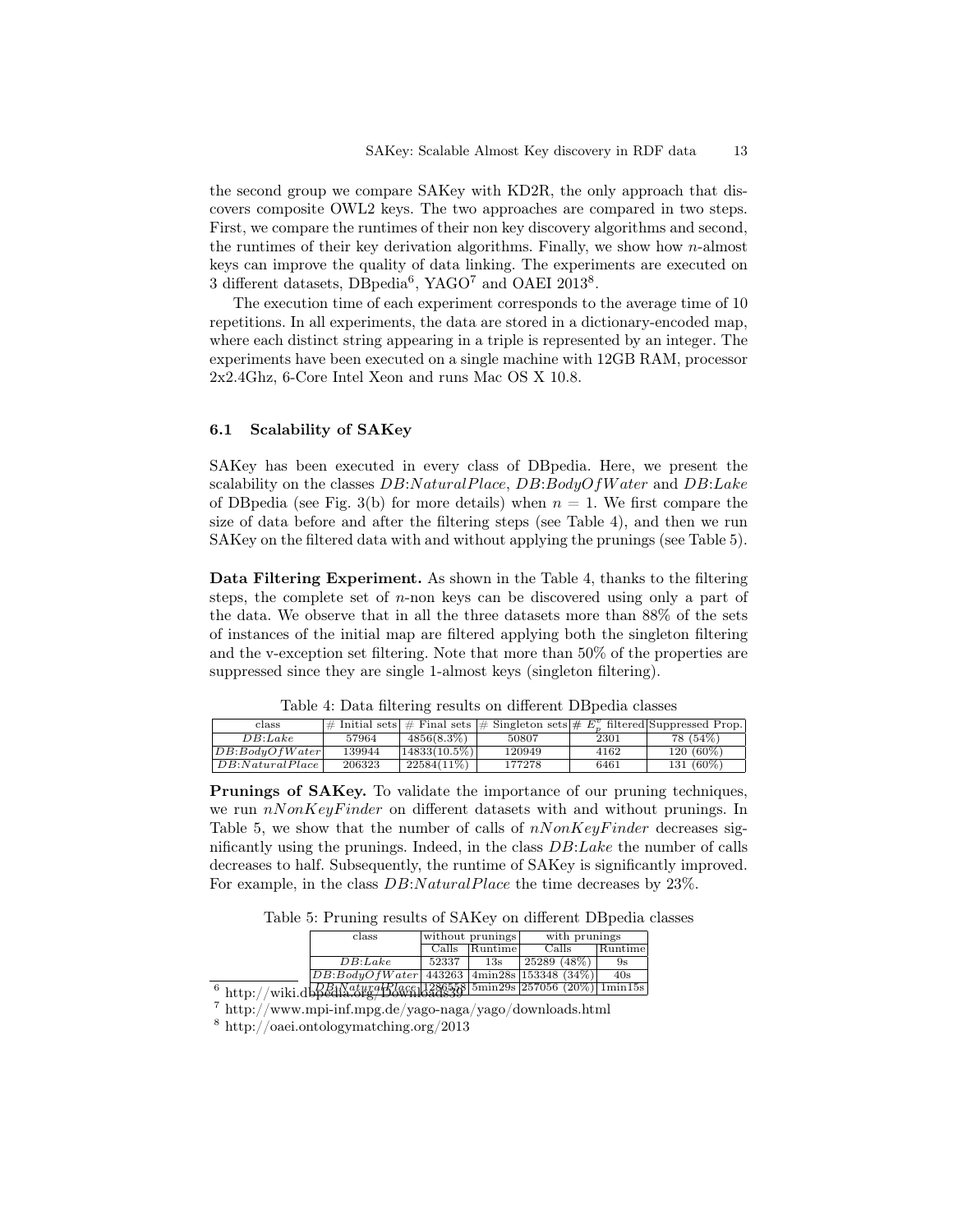

Fig. 3: nNonKeyFinder runtime for DBpedia and YAGO classes

To evaluate the scalability of SAKey when the n increases,  $nNonKeyFinder$ has been executed with different  $n$  values. This experiment has shown that  $nNonKeyFinder$  is not strongly affected by the increase of n. Indeed, allowing 300 exceptions  $(n=300)$  for the class  $DB: Natural Place$ , the execution time increases only by 2 seconds.

#### 6.2 KD2R vs. SAKey: Scalability Results

In this section, we compare SAKey with KD2R in two steps. The first experiment compares the efficiency of SAKey against KD2R in the non key discovery process. Given the same set of non keys, the second experiment compares the key discovery approach of KD2R against the one of SAKey. Note that, to obtain the same results from both KD2R and SAKey, the value of n is set to 1.

 $n$ -non key discovery. In the Fig. 3(a), we compare the runtimes of the non key discovery of both KD2R and SAKey for the class  $DB: Natural Place. Starting$ from the 10 most frequent properties, properties are added until the whole set of properties is explored. We observe that KD2R is not resistant to the number of properties and its runtime increases exponentially. For example, when the 50 most frequent properties are selected, KD2R takes more than five hours to discover the non keys while SAKey takes only two minutes. Moreover, we notice that SAKey is linear in the beginning and almost constant after a certain size of properties. This happens since the class  $DB: Natural Place$  contains many single keys and unlike KD2R, SAKey is able to discover them directly using the singleton sets pruning. In Fig. 3(b) we observe that SAKey is orders of magnitude faster than KD2R in classes of DBpedia and YAGO. Moreover, KD2R runs out of memory in classes containing many properties and triples.

 $n$ -almost Key Derivation. We compare the runtimes of the key derivation of KD2R and SAKey on several sets of non keys. In Fig. 4(a) we present how the time evolves when the number of non keys of the class  $DB: BodyOfWater$ increases. SAKey scales almost linearly to the number of non keys while the time of KD2R increases significantly. For example, when the number of non keys is 180, KD2R needs more than 1 day to compute the set of minimal keys while SAKey less than 1 minute. Additionally, to show the efficiency of SAKey over KD2R, we compare their runtimes on several datasets (see Fig. 4(b)). In every case, SAKey outperforms KD2R since it discovers fast the set of minimal keys.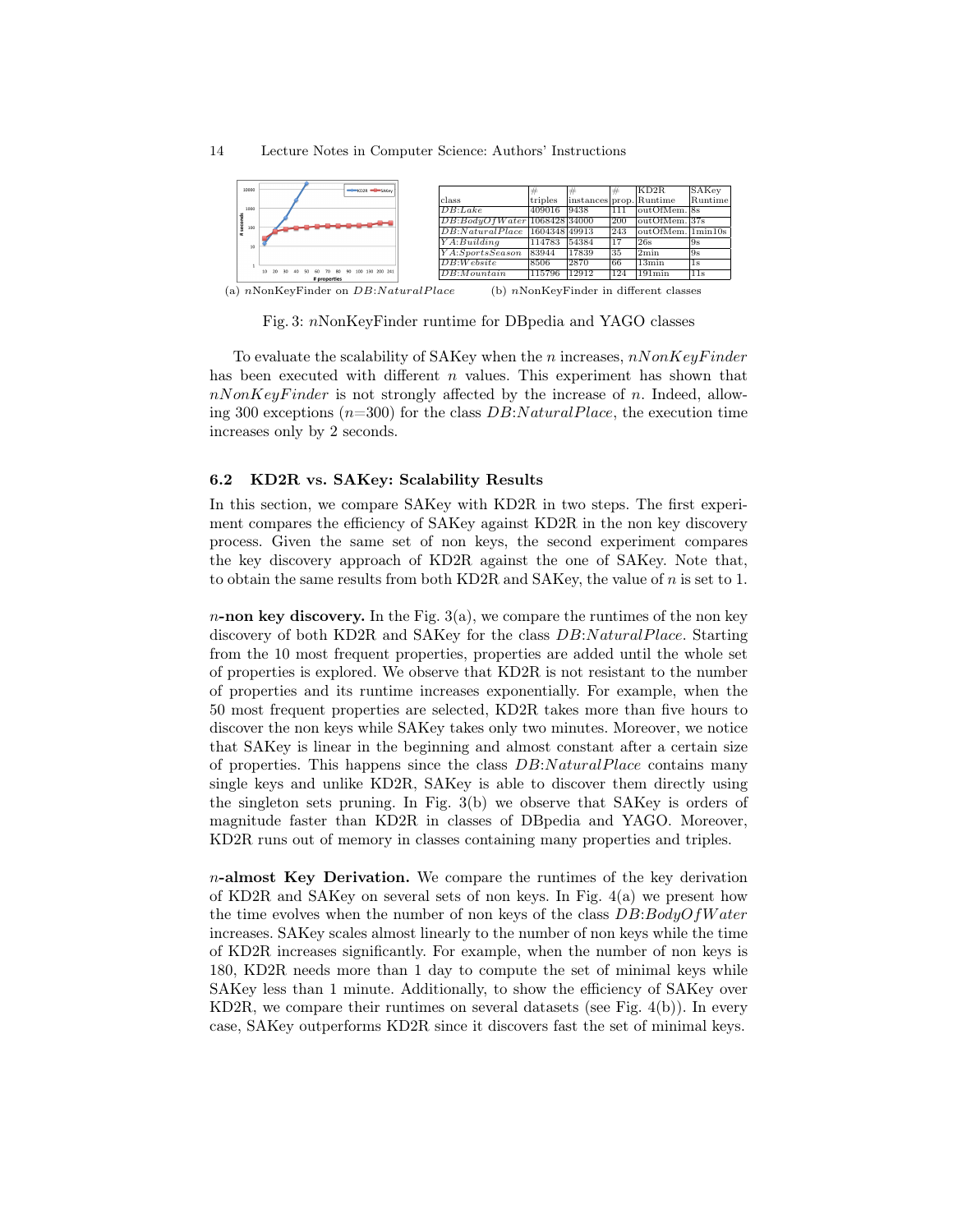|                  |    |    |                   |     | <b>KD2R SAKev</b> |                                  |                        |      |             |       |
|------------------|----|----|-------------------|-----|-------------------|----------------------------------|------------------------|------|-------------|-------|
| 1000000          |    |    |                   |     |                   | Class                            | # non keys # keys KD2R |      |             | SAKey |
| 100000           |    |    |                   |     |                   | DB: We b site                    |                        | 44   | 1s          | 1s    |
| 10000<br>음       |    |    |                   |     |                   | YA:Building                      | 15                     | 34   | 1s          | 1s    |
| 1000             |    |    |                   |     |                   | YA:SportsSeason                  | 22                     | 175  | 2s          | 1s    |
| $\bullet$<br>100 |    |    |                   |     |                   | DB: Lake                         | 50                     | 480  | 1min10s     | 1s    |
| 10               |    |    |                   |     |                   | DB: Mountain                     | 49                     | 821  | 8min        | 1s    |
|                  |    |    |                   |     |                   | $DB: BodyOfWater$ <sub>220</sub> |                        | 3846 | 1 dav       | 66s   |
|                  | 20 | 60 | 110<br># non keys | 150 | 190               | DB: Natural Place                | $ 302\rangle$          | 7011 | 2 days 5min |       |
|                  |    |    |                   |     |                   |                                  |                        |      |             |       |

(a) KeyDerivation on  $DB: BodyOfWater$  (b) KeyDerivation on different classes

Fig. 4: KeyDerivation runtime for DBpedia and YAGO classes

In the biggest class of DBpedia,  $DB: Person$  (more than 8 million triples, 9 hundred thousand instances and 508 properties), SAKey takes 19 hours to compute the n-non keys while KD2R cannot even be applied.

#### 6.3 Data Linking with *n*-almost Keys

Here, we evaluate the quality of identity links that can be found using  $n$ -almost keys. We have exploited one of the datasets provided by the OAEI'13. The benchmark contains one original file and five test cases. The second file is taken from the first test case. Both files contain DBpedia descriptions of persons and locations (1744 triples, 430 instances, 11 properties). In the first part of this experiment, the heterogeneity of literal values is not taken into account, therefore two instances are linked when their values for a discovered n-almost key are strictly equal. In the second part of the experiment, similarity measures are applied. The recall, precision and F-measure of our linking results has been computed using the gold-standard provided by OAEI'13.

| $#$ exceptions Recall Precision F-Measure |          |          |                   | $\#$ exceptions Recall Precision F-Measure |          |          |       |
|-------------------------------------------|----------|----------|-------------------|--------------------------------------------|----------|----------|-------|
| 0, 1, 2                                   | $25.6\%$ | $100\%$  | $\overline{41}\%$ | 0, 1, 2                                    | $64.4\%$ | $92.3\%$ | 75.8% |
| 3, 4                                      | 47.6%    | 98.1%    | 64.2%             | 3, 4                                       | 73.7%    | $90.8\%$ | 81.3% |
| 5.6                                       | 47.9%    | $96.3\%$ | 63.9%             | 5.6                                        | $73.7\%$ | 90.8%    | 81.3% |
| $7, \ldots, 17$                           | $48.1\%$ | $96.3\%$ | 64.1%             | $7, \ldots, 17$                            | 73.7%    | 90.8%    | 81.3% |
| 18                                        | $49.3\%$ | 82.8%    | 61.8%             | 18                                         | 74.4%    | 82.4%    | 78.2% |
| (a) Data Linking using strict equality    |          |          |                   | (b) Data Linking using similarity measure  |          |          |       |

Table 6: Data Linking in OAEI 2013

Table 6 shows the results when *n* varies from 0 to 18. In Table 6(a), strict equality is used to link literal values while in Table  $6(b)$  similarity measures are used. In both tables, we observe that the quality of the data linking is improved when few exceptions are allowed. As expected, when simple similarity measures are used, the recall increases while the precision decreases, but overall, better Fmeasure results are obtained. Without a doubt, more sophisticated data linking tools such as [13], would increase even more the recall of data linking.

# 7 Conclusion

In this paper, we present SAKey, an approach for discovering keys on large RDF data under the presence of errors and duplicates. To avoid losing keys when data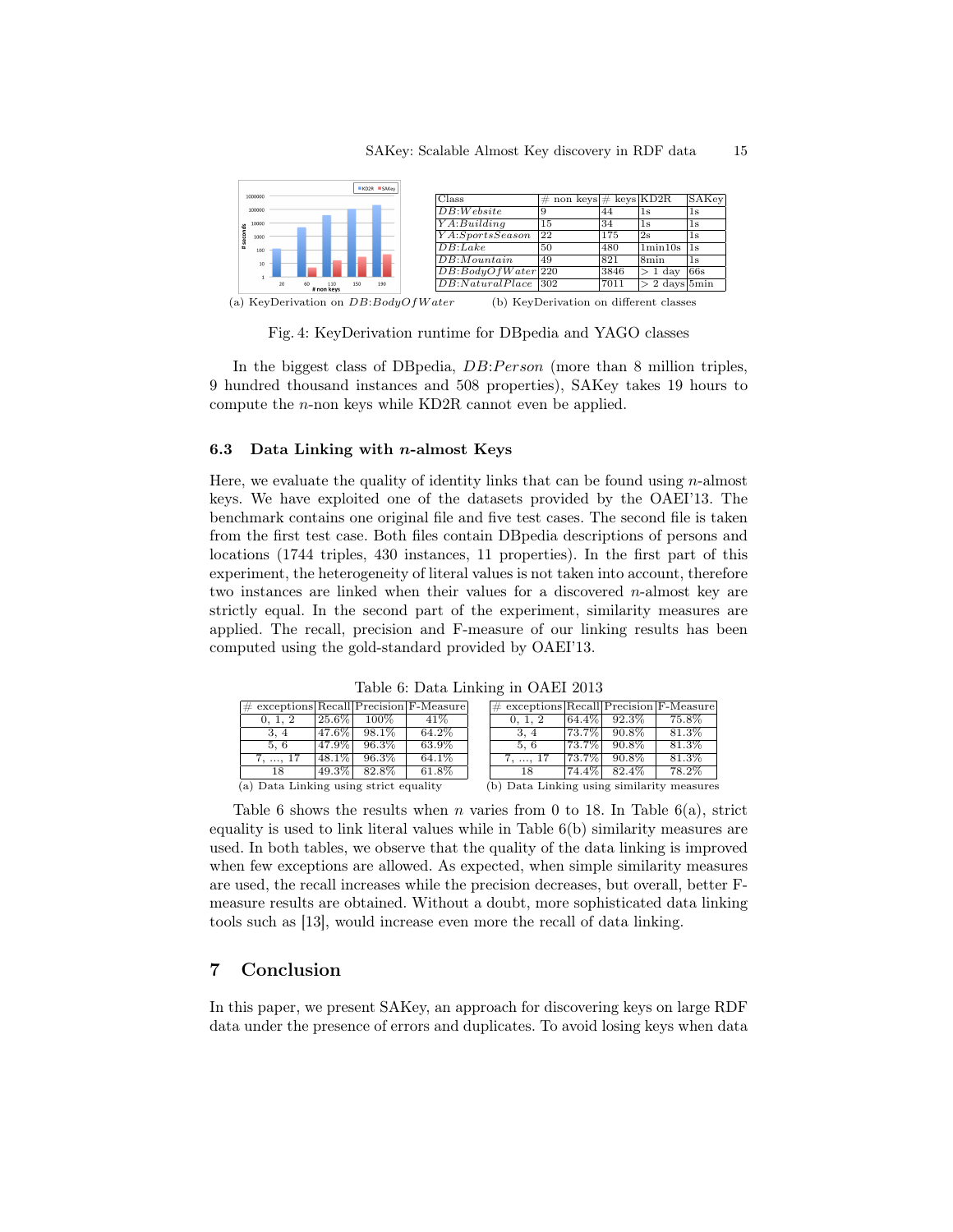are "dirty", we discover n-almost keys, keys that are almost valid in a dataset. Our system is able to scale when data are large, in contrast to the state-of the art that discovers composite OWL2 keys. Our extensive experiments show that SAKey can run on millions of triples. The scalability of the approach is validated on different datasets. Moreover, the experiments demonstrate the validity and relevance of the discovered keys.

In our future work, we plan to define a way to automatically set the value of  $n$ , in order to ensure the quality of a *n*-almost key. Allowing no exceptions might be very strict in RDF data while allowing a huge number of exceptions might end up to many false negatives. We also aim to define a new type of keys, the conditional keys which are keys valid in a subset of the data.

SAKey is available for download at https://www.lri.fr/sakey.

#### Acknowledgments

This work is supported by the ANR project Qualinca (QUALINCA-ANR-2012-CORD-012-02).

# References

- 1. Arasu, A., Ré, C., Suciu, D.: Large-scale deduplication with constraints using dedupalog. In: ICDE. pp. 952–963 (2009)
- 2. Atencia, M., Chein, M., Croitoru, M., Jerome David, M.L., Pernelle, N., Saïs, F., Scharffe, F., Symeonidou, D.: Defining key semantics for the rdf datasets: Experiments and evaluations. In: ICCS (2014)
- 3. Atencia, M., David, J., Scharffe, F.: Keys and pseudo-keys detection for web datasets cleansing and interlinking. In: EKAW. pp. 144–153 (2012)
- 4. Dechter, R.: Constraint Processing. Morgan Kaufmann Publishers Inc., San Francisco, CA, USA (2003)
- 5. Ferrara, A., Nikolov, A., Scharffe, F.: Data linking for the semantic web. Int. J. Semantic Web Inf. Syst. 7(3), 46–76 (2011)
- 6. Heise, A., Jorge-Arnulfo, Quiane-Ruiz, Abedjan, Z., Jentzsch, A., Naumann, F.: Scalable discovery of unique column combinations. VLDB 7(4), 301–312 (2013)
- 7. Hu, W., Chen, J., Qu, Y.: A self-training approach for resolving object coreference on the semantic web. In: WWW. pp. 87–96 (2011)
- 8. Huhtala, Y., Kärkkäinen, J., Porkka, P., Toivonen, H.: Tane: An efficient algorithm for discovering functional and approximate dependencies. The Computer Journal 42(2), 100–111 (1999)
- 9. Karp, R.M.: Reducibility among combinatorial problems. In: Miller, R.E., Thatcher, J.W. (eds.) Complexity of Computer Computations. pp. 85–103. The IBM Research Symposia Series (1972)
- 10. Nikolov, A., Motta, E.: Data linking: Capturing and utilising implicit schema-level relations. In: Proceedings of Linked Data on the Web workshop at WWW (2010)
- 11. Pernelle, N., Saïs, F., Symeonidou, D.: An automatic key discovery approach for data linking. J. Web Sem. 23, 16–30 (2013)
- 12. Recommendation, W.: Owl2 web ontology language: Direct semantics. In: Motik B., Patel-Schneider P. F., C.G.B. (ed.) http://www.w3.org/TR/owl2-directsemantics. W3C (27 October 2009)